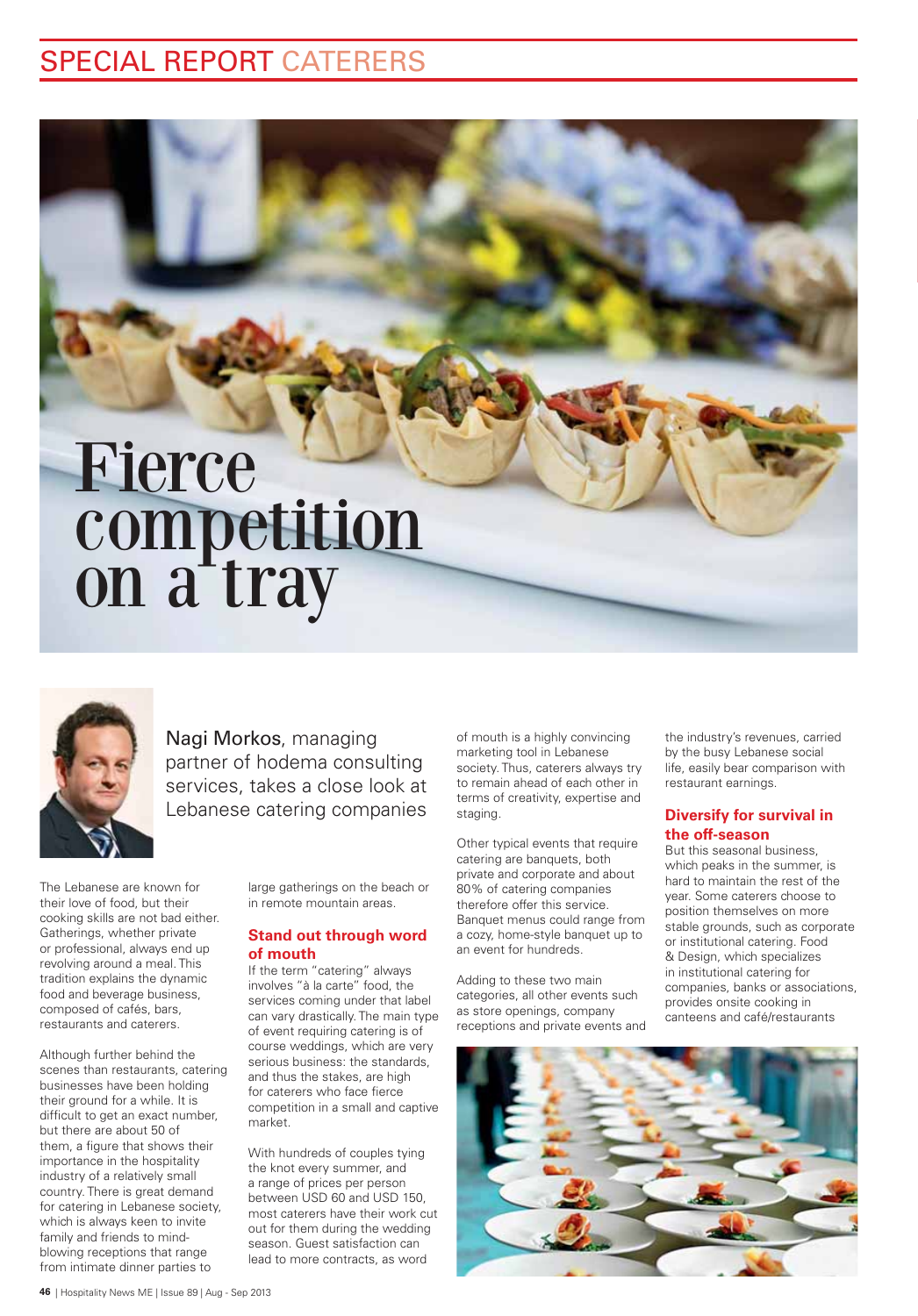## **"All is agreed in advance with the clients and we implement a contract, which is a customized longterm agreement"**

and delivers cooked food to companies and small banquet kits for coffee breaks and receptions. "Institutional catering is based on yearly contracts… All is agreed in

advance with the clients and we implement a contract, which is a customized long-term agreement," said **Maurice** 



**Sursock**, managing director, **Food & Design**.

There are also niche providers, such as airline and airport caterers like Abela Catering. Larissa caters for institutions like banks and schools such as Notre-Dame de Jamhour and business school ESA, etc. Cat & Mouth has turned to club and beach management, with the Yarzeh Country Club restaurant and the Igloo club in Faraya, in addition to schools like College Protestant and Louis Wegmann, companies like Fattal and Azadea. Nazira, located in Beit Mery, offers cooking classes.

High-end niche services can also distinguish a caterer from the rest of the crowd. Cooks and Trays, for instance, has developed molecular cuisine. In a country where clients compete to host the most unforgettable and lavish events, high end catering is a good call as long as the political situation remains stable.

#### **Set up a good network**

To secure their businesses, some caterers have built strong links and partnerships with popular event venues around the country. Sofil Catering has an exclusive deal with Pavillon Royal at Biel. Cooks and Trays has done the same with Bonita Bay and Iris Club Beach. Fleur de Lys has an agreement with Domaine du Comte, Faqra Catering with Château Roueiss, Larissa with Deir El Kalaa country club, Carma with Jardin de Vie, Saveur du Monde with Batroun Village Club, and so on. Other caterers even rent the spaces themselves and run them as permanent venues

for their businesses. Saveur Plus has rented the venue Domaine de Zekrit for a 20-year period. Some venues however, such as Ociel, still want to keep their options open and deal with various caterers all year round. Small sized caterers, such as Fleuron, refuse a 'tailor-made' approach to their services.

If the venue is key, then joining forces with an event organizer can be of great help as well. The caterer can take advantage of their client base and reputation. Both can also merge their costs and efforts in terms of marketing.



"Food is a big part of any event," said **Alain Hadifeh**, co-owner of the event management company, **Caractere**. "Themes need

to be aligned with all components of a wedding including food. We do not interfere with food presentations but coordinate with location of stations. Quality and presentation of food are very crucial at any event."

Another key player in the catering chain is the Furniture Fixtures & Equipment (FF&E) provider, in charge of all the furniture and technical devices. Most caterers do not own or run FF&E activities, since their clients all want specific decors and details. Technotel Dfouni, an FF&E provider, since the 90's, works with all the main catering companies. Normally,



caterer "but for the last two years we also deal with clients directly, for better and swifter payment," explained **Issam Abi** 

**Aad**, founder of **Technotel Dfouni**.

#### **Shoring up with an outlet**

Some catering companies have different business models, such as a retail outlet (a restaurant) cafe or patisserie) under the same or a different name. Noura, for example, one of the first caterers in the market, also has a pastry shop. Some started as outlets, other as caterers, but the goal is for both businesses to support each other, financially and in terms of reputation. The catering department of Le Bristol hotel, for instance, rents out its ballrooms. Socrate restaurant in Ras Beirut

has also had a side catering business since the 1990's, "today



our catering activity accounts for 90% of Socrate's business," explained **Saad Zeidan**, co- owner and general

manager, **Socrate**.

Aziz is a high-end gourmet store with a wine cellar and a large variety of pastries, in addition to its catering service. Cafés such as La Gondole, Fleuron and La Mie Dorée also double as caterers. "Outlets are the best word of mouth promotion for selling and displaying the products in addition [to] the catering business, as



to the shops to order for catering events," explained **Issam Chrabieh**, owner of **Fleuron**. The

central production unit system that the company has set up benefits all of its outlets, including catering.

There could be one downside to this outlet-catering merger: the Lebanese are now used to ordering catered food in shops or restaurants, which may open the door of the catering world to restaurants that are not specialized in that specific business. "Catering has been disfigured by the influx of newcomers calling themselves traiteurs by just cooking at homes or having shops producing pastries only," said Chrabieh.

Another type of catering company is the chef-owned and run. Nicolas Audi, originally an architect, started with Faqra then Sofil Catering, before launching his own eponymous company and now runs a restaurant in Rabieh. Similarly, Hussein Hadid has also made a name for himself through his eponymous catering company and later co-created BRGR Co., one of Beirut's main burger chains.

#### **Take regulations seriously**

Like in the restaurant industry, the main challenge to stay afloat is to keep up with international regulations. It enables some to stand out, in a market with small amateur structures and large players competing side by side. The main issue is food safety, the logistics of catering make the cold